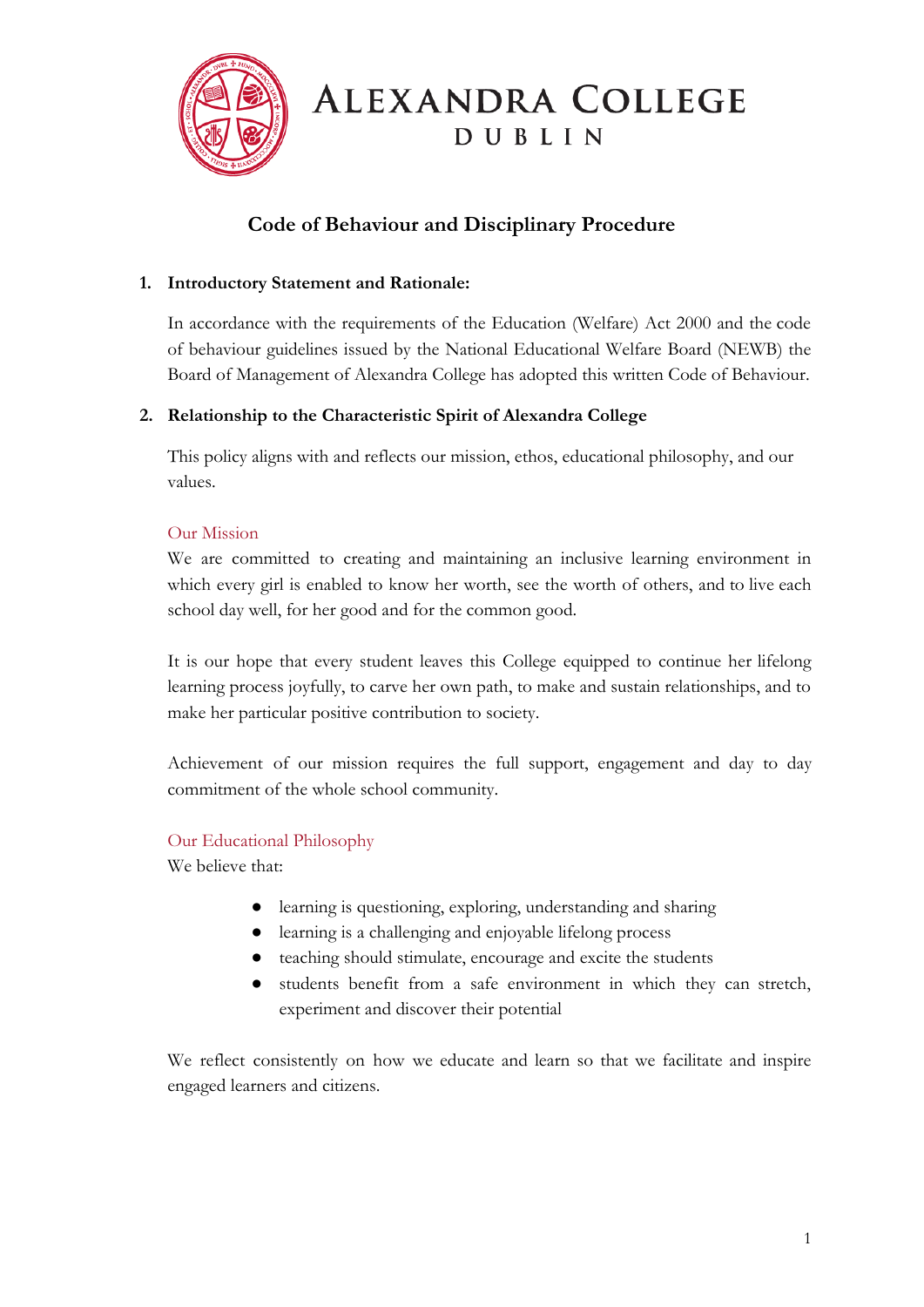#### Our Values

Our core values are a daily commitment to a way of being in the world. Together, they provide a framework to help us to think clearly, behave positively, reach sound decisions, be well, and contribute to the development and wellness of others.

We are committed to:

Independent Thinking: We teach our students to know themselves; how to think freely, critically and purposefully; to reason respectfully.

Respect: We respect ourselves, each other and our environment. We acknowledge the perspective, development and contribution of every individual and work together to benefit personal growth and the common good. We create an atmosphere and community of respect, understanding, non-judgmental challenge and encouragement.

Responsibility: We are responsible for ourselves and to society. We encourage our students to create and to take leadership opportunities, to act purposefully with conscience.

Diversity: We value the identity, heritage and culture of every student. We acknowledge and celebrate interconnectivity and the value and challenge of difference.

#### **3. Purpose of the Policy**

The purpose of this policy is to:

- a. guide and involve the whole school community and promote partnership in providing and maintaining a safe place to learn; to provide for the freedom, wellbeing and inclusion of all students in accordance with our mission and our values; to clarify expectations of behaviour in the school community both in and out of school; to build a community, culture and relationships of mutual wellbeing, respect and responsibility among students, staff and parents;
- b. to develop a whole-school approach to sustaining a community of wellbeing, to raise awareness of daily behaviour that supports and promotes a positive, enjoyable, fun and safe school culture;
- c. to raise awareness of behaviour that is unacceptable in our school community; to provide procedures for investigating allegations of unacceptable behaviour and for disciplining students who have engaged in unacceptable behaviour;
- d. to make staff, parents and students aware of procedures for dealing with misconduct and infringement of school rules, and to seek their cooperation and partnership in the application of these procedures; and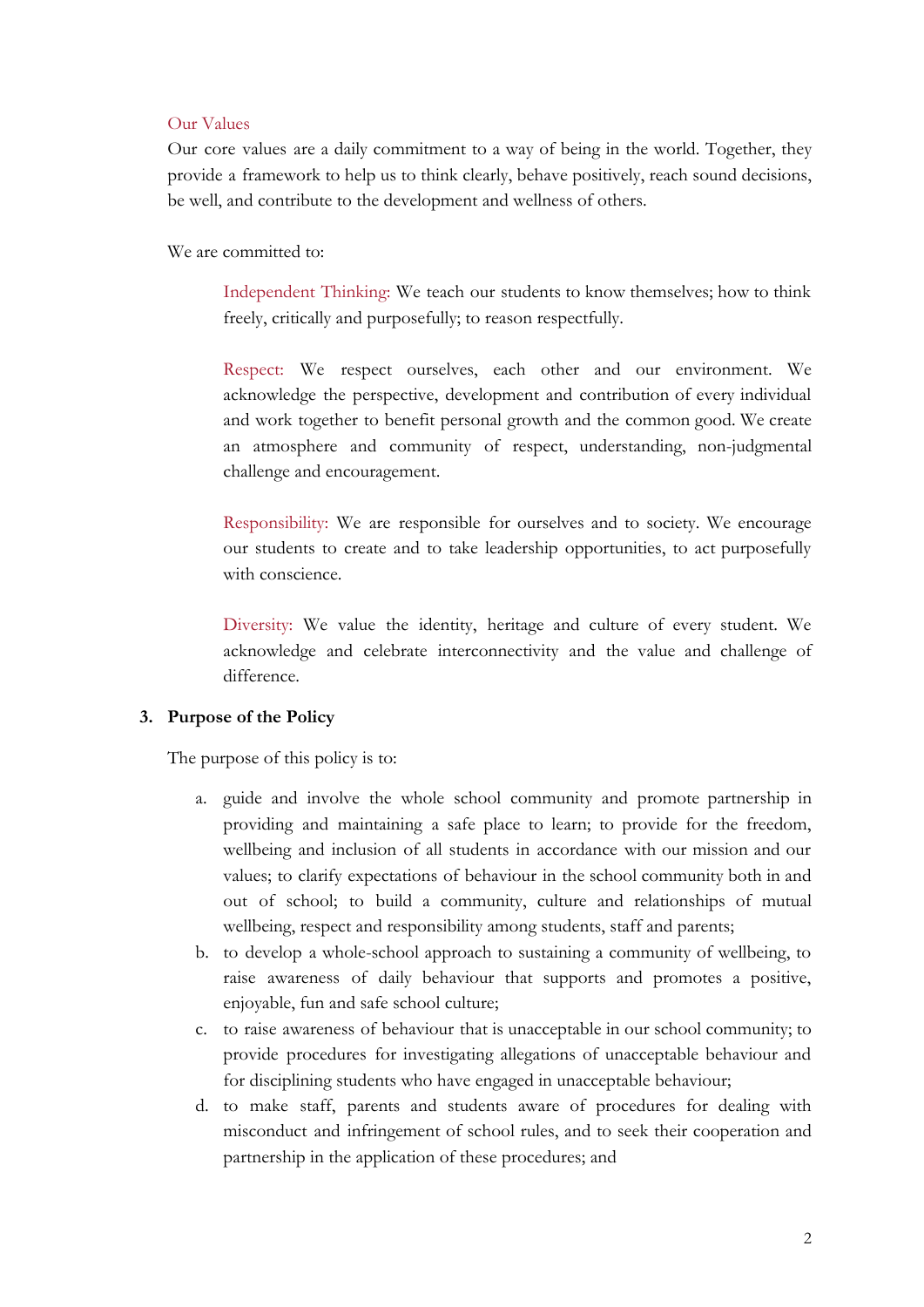e. to ensure that the system of rules, rewards and sanctions, up to and including for suspensions and expulsions, is readily accessible, understandable and available to the whole school community and that procedures are implemented in a fair, straightforward and consistent manner.

## **4. A Living Policy**

This Code of Behaviour is a dynamic living policy and will be reviewed regularly by the school community.

## **5. Expectations**

It is expected that:

- a. the whole school community values the dignity and wellbeing of each member of that community and will act accordingly day to day;
- b. each student will be helpful in ensuring that teaching and learning can take place without disruption;
- c. each student is kind, courteous, trustworthy and respectful to herself, to other students, to all members of the College community and to all those with whom she comes into contact at all times;
- d. each student will contribute to the College as a learning organisation by maintaining these standards of good behaviour;
- e. each student will respect their own property, the property of others and the property of the College;
- f. the whole school community can learn and work in a pleasant environment, free from litter, graffiti, clutter and damaged property;
- g. parents and students are aware of the standards of behaviour to be observed by each student attending Alexandra College so as to maintain an atmosphere of respect, understanding, enjoyment, fun and encouragement between all who teach, work and learn in the College;
- h. the principles of natural justice will always apply; and
- i. the College will have regard for any medical or other reason that may affect a student's behaviour.

## **6. Scope of Policy**

This policy has been drawn up in consultation with the whole school community, including the Board of Management, Council, staff, parents and students. It applies to all of the students of Alexandra College and relates to all school activities both during and outside of normal school hours; it applies both on and off campus, in the residence house and anywhere students are clearly identified or identifiable as students of the College. This Code of Behaviour should be read in conjunction with the Anti-Bullying Policy; Social Media and Internet Acceptable Use Policy; Substance Abuse Policy;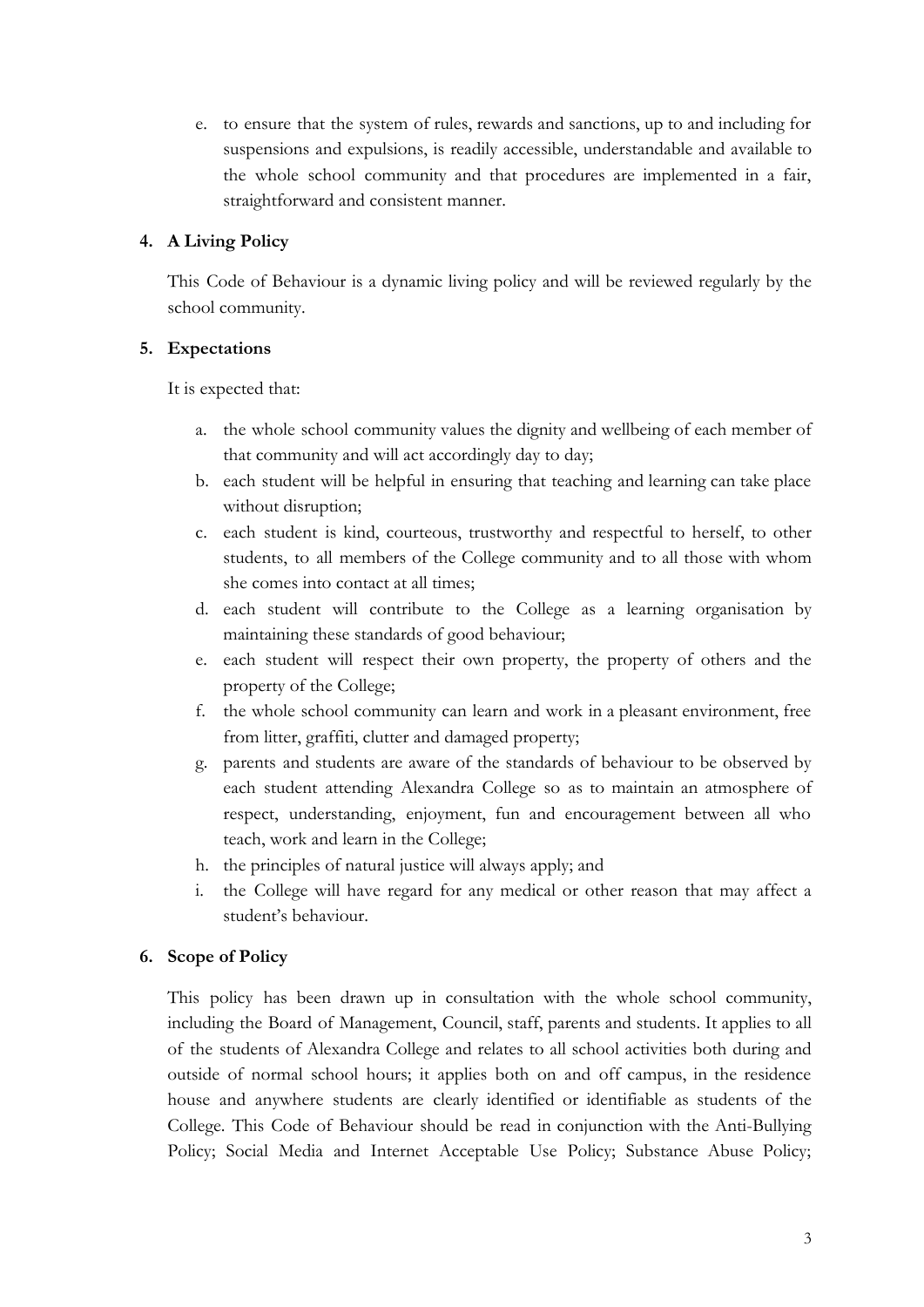Attendance Policy and the Residence House Code of Conduct and day to day instruction on appropriate and unacceptable behaviour.

#### **7. Standards of Behaviour**

The school promotes and values good manners. Behaviour that is ill mannered, annoying, dangerous or disruptive cannot be allowed. Inappropriate behaviour will not be tolerated. The College reserves the right to impose the appropriate sanctions up to and including suspension or expulsion.

#### **8. Academic Regulations**

The following regulations will apply in general. The Principal reserves the right to determine appropriate action and response in the light of divergent situations and circumstances and may exercise her professional judgement to modify how these regulations apply in the best interest of students and of the College.

#### a. **Entrance Procedures**

Formal applications for admission to the College should be made on the official online application form as soon as possible but in any case no later than October 1st of the year preceding entry or such other date as is published in the school's Annual Admissions Notice.

#### b. **Assignment to Classes**

- i. Other than for Irish and Maths, students are assigned to mixed ability classes.
- ii. If a student wants to move from one level to another in a particular subject or to change subjects, her parents must complete and sign the appropriate form.
- iii. Students will not be permitted to change classes or ask to be in particular classes based on preference for one teacher or another.
- iv. Students may only transfer from one level to another within a subject or from one subject to another with formal permission from the school and having followed the procedures in place.
- c. Permission to register to sit for an **additional subject** in the Leaving Certificate which has not been studied within the College will be granted only in exceptional circumstances: ordinarily, this practice is not encouraged. In line with the Department of Education & Skill's regulations, students will have to provide evidence of having followed an approved course of study taught by a qualified teacher.
- d. The College may not be able to offer optional subjects in the Leaving Certificate cycle where there are too few applicants for a particular subject.
- e. **Breaks and Free Periods**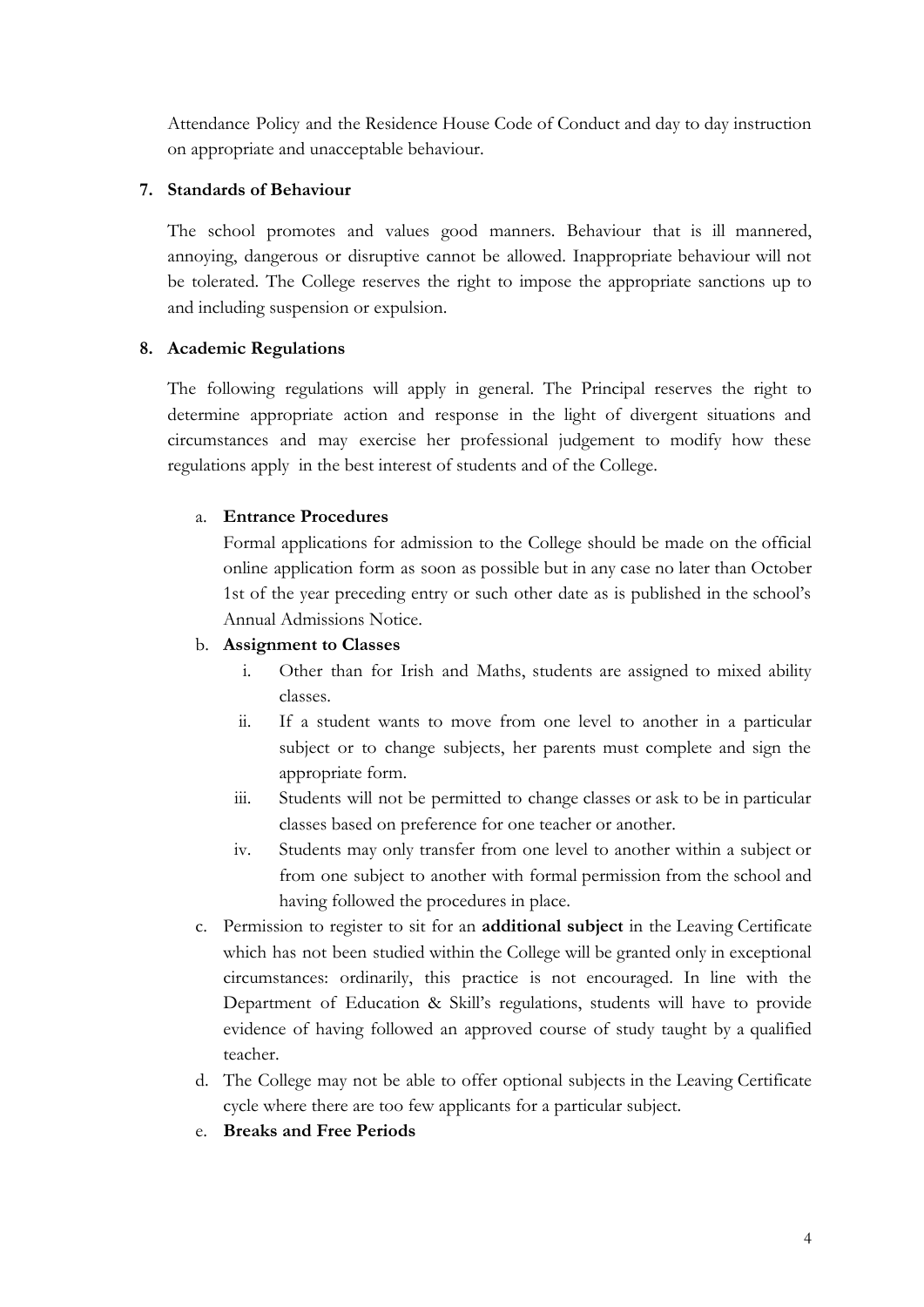- i. During the normal breaks at mid-morning and at lunch-time, students must vacate their classrooms and go to the Dining Room or outside, unless instructed to do otherwise.
- ii. Outside these normal breaks, students should not be absent from their assigned classrooms without permission. Students should move between assigned classrooms quickly and without delay.
- iii. Students who are regularly free during a particular class-period because they do not take the subject or subjects being taught will be assigned a place to study.
- iv. If a teacher is absent, students will be supervised and expected to use the time to study or complete work assigned for them.

## f. **Homework**

- i. Students are expected to be fully prepared for their classes each day. This will require careful study at home or in evening study to ensure that written assignments, projects, research, reflection and memory work set in class are completed thoroughly. Homework should also include due time for study and review of what has been covered that day and preparation of what is to be covered the following day.
- ii. After School Study for all students is available from Monday to Thursday from 4.15p.m. – 5.45p.m and from 6.15pm -10.00pm. Weekend Study is also available. There is a charge for all after school and weekend study.
- iii. As a general rule, the following study timetable should be adhered to on at least five evenings a week.
	- 1. Fifth and Sixth Year 3 3.5 hours
	- 2. Second and Third Year 2.5 3 hours
	- 3. First Year 2 hours
- iv. Each student should have the College Journal, which includes the Homework notebook, and have it in her possession throughout the school day.
- v. When homework has not been done, an excuse note signed by a parent and addressed to the Form Tutor should be brought to school on the next day before first class.
- vi. Attendance at PE and other timetabled activities is subject to the normal academic regulations.

## **9. House and Public Examinations**

a. The Junior and Leaving Cert written exams take place in June. Classroom Based Assessments "CBAs", oral and practical state exams take place during the academic year. Leaving Cert results are normally issued in the middle of August; Junior Cert results are normally issued in the middle of October. Results will not be available in the College on the day of issue before 9.00. Uncollected results will be posted home.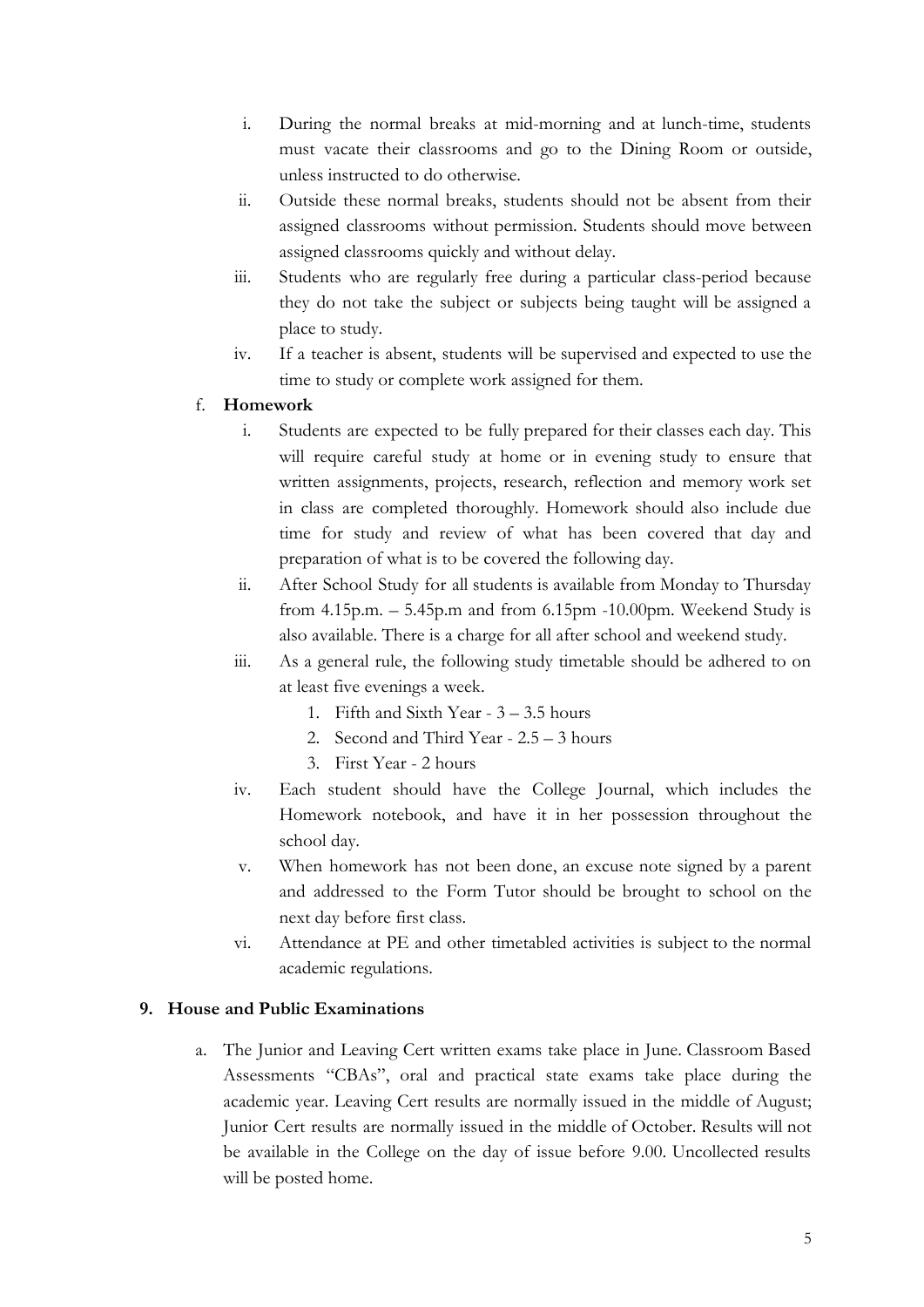- b. Candidates ordinarily will only be given their own results.
- c. Students and parents will be advised of the appeal process and the procedure involved in viewing the Leaving Certificate scripts.
- d. House examinations are ordinarily held at the end of the Christmas term and, except for classes sitting public examinations, at the end of the summer term.
- e. The results of these examinations, with an overall comment by the Form-Tutor, are available digitally after Christmas and in the summer.
- f. Progress reports for 3rd and 6th years are available digitally at the midterm in October and after the mock Leaving and Junior Cert exams in Spring.
- g. All students must remain in the examination centre for the duration of House examinations.
- h. Examinations and CBAs at Junior Certificate level are part of the school year and the normal College regulations apply while they are in progress.
- i. In line with State Exams policy, use of mobile phones, smartwatches and other technological devices during House exams will result in exam cancellation and may result in suspension.
- j. A student found copying or using notes in examinations will have her paper cancelled. Any attempt at cheating will be dealt with severely and, depending on circumstances, may result in suspension.
- k. Absence from House or State Examinations without due cause and adequate explanation is not permitted. Except in exceptional unavoidable circumstances such as a close family bereavement or certified illness, house examinations missed due to absence may not be completed at any other time.
- l. Students from 1st to 3rd Year must wear full school uniform during examinations.

#### **10. Punctuality**

- a. All students must be in school and present at Form Registration by 8:45 am each morning, and on time for all classes and school activities.
- b. All students who arrive after 8:45 will report to and sign in at reception and then make their way to the appropriate classroom.
- c. A repeated pattern of 'lates' to school or any class will lead to appropriate punishment, including Early Morning detention.
- d. All students who are late should have with them at the time or bring to school the following day or have brought in advance a note signed by a parent or guardian and addressed to the appropriate Form Tutor to explain the reason for lateness. If the student fails to bring a note signed by a parent or guardian to the College as required she may receive an appropriate sanction.
- e. Failure to produce an acceptable excuse on three occasions in any half-year, will result in being detained for one hour after school.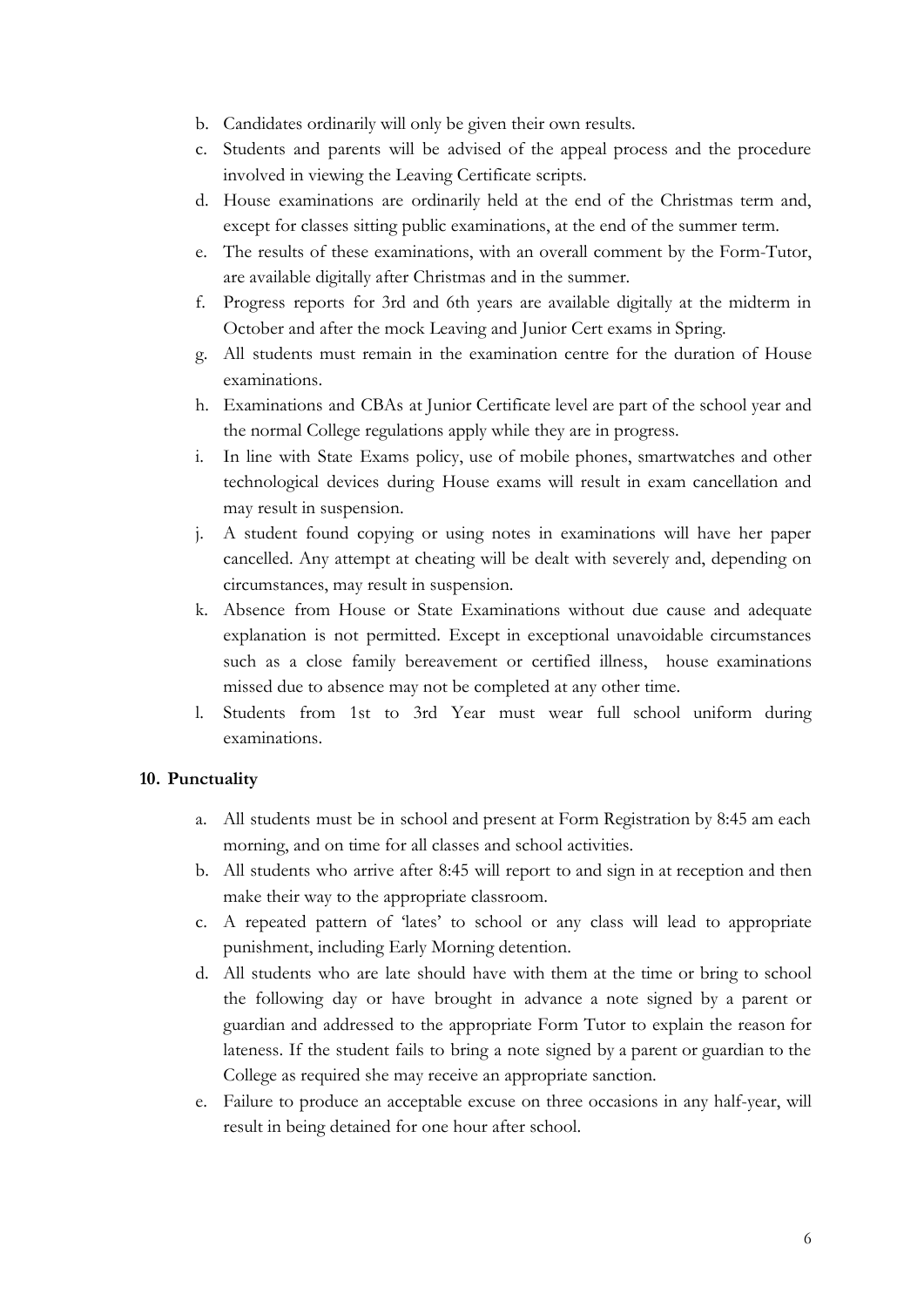#### **11. Absence**

- a. Each student is expected to attend school. Students returning from any absence must give in, before the beginning of classes, a written excuse outlining clearly the reason for the absence, signed by a parent or guardian, and addressed to the appropriate Form Tutor. Excuse notes must be on a separate page of notepaper and not in the College Journal. If a student fails to bring a note to the College as required she may receive an appropriate sanction.
- b. Family holidays should not be planned for times during which the College is in session. Where a student is to miss school for a trip or holiday, a formal request to the Principal, in writing from the student's parent or guardian is required at least 2 weeks in advance.
- c. As far as possible, medical and other appointments should only be made for times outside of class or examination time.
- d. Unauthorised absence from class ("mitching") is a serious offence. No one may take time off from class for personal study without consultation with the teacher and the Principal.
- e. Students must participate in all school activities e.g. Assembly, Prize Giving, Founder's Day, the Carol Service. These are important events in the College Calendar and are key to building the school community that supports each student and her family.
- f. Students are expected to stay on the campus until the end of the school day: 15.55 Monday to Thursday and 15.15 on Friday, unless formal permission has been given to leave early.
- g. If a student needs to leave the premises during the school day she must:
	- i. have a written request for permission to leave the school premises from a parent or guardian addressed to the Form Tutor; or
	- ii. Have formal permission from the Principal or Deputy Principal Under no circumstances may a student leave the campus without having first obtained permission.
- h. If a student is returning to school on the same day she must sign back in.
- i. Students who absent themselves from the School premises without permission may be suspended from school.

#### **12. Access to College premises**

- a. During term time the College is open on weekdays from 08.00 until 18.00.
- b. After 18.00 access to the College is not permitted for day students unless a College function is taking place.
- c. Students are expected to have left the school premises no later than 15 minutes after the end of school activities.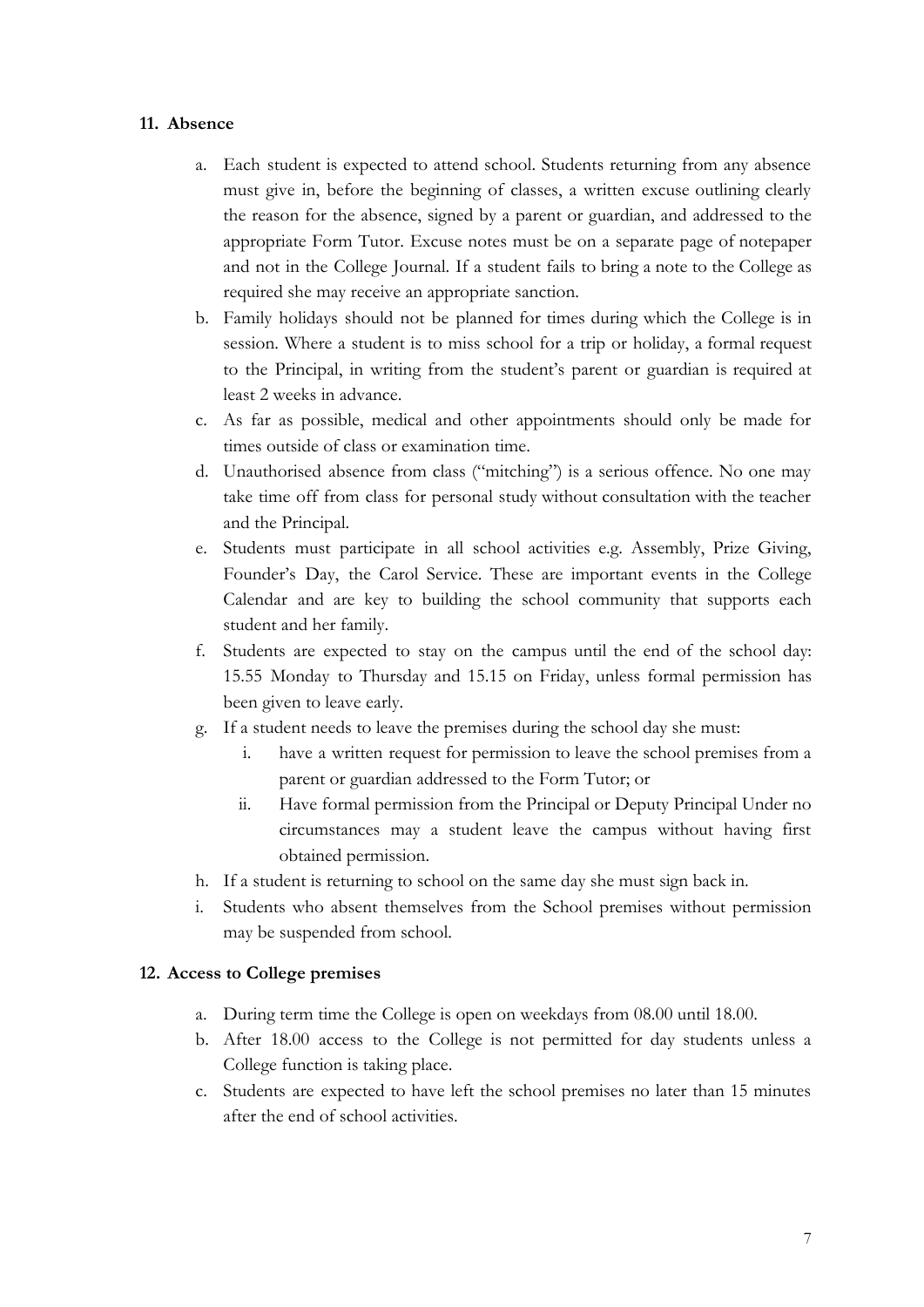## **13. Atmosphere of Learning**

- a. The College aims to promote and develop a positive educational community. We encourage self-discipline and co-operation in learning so that a positive, enjoyable and fun school atmosphere prevails.
- b. All members of the College community are requested to move quietly around the school in an orderly manner.
- c. Students should listen to messages and do as required so as to assist the smooth running of the school in the best interests of all.

## **14. Mobile Phones and other Personal Electronic Equipment**

- a. Mobile phones and smartwatches must be left at home, in the Residence or kept in students' lockers during the school day, school activities and prep.
- b. If a student has her phone with her during school hours, school activities or prep other than with the express permission of the relevant teacher, the phone will be confiscated for a full school day and the student will get a bad report. Any confiscated phone will be given to the relevant Year Head.
- c. Video or audio recording devices must NEVER be used in the College, during any school activities or during prep without the express permission of the relevant teacher. Breaches of this rule will have serious consequences.
- d. No photographs or recording, either video or audio may be made on a phone or other device while on the school premises without express permission from a teacher. Using a phone in such a way can seriously infringe on people's privacy and rights.
- e. If a student uses a mobile phone to bully others by sending offensive messages or calls, or interfering with another student's phone (also an invasion of a student's privacy) will be investigated under the School's Anti-Bullying policy and appropriate sanctions will apply. It should be noted that it is a criminal offence to use a mobile phone to menace, harass or offend another person.

## **15. Uniform**

- a. All students in Years 1- 4 must wear full school uniform when travelling to or from school, on outings and during the school day.
- b. The uniform worn must be as described in the current uniform list.
- c. The uniform, including all games and sports uniform, is a visual symbol of the College. It should be worn with respect, responsibility and care.
- d. Make-up or body decoration is not acceptable.
- e. Hair should be clean and tidy at all times. Hair colour/style should be discreet and natural looking.
- f. Non-uniform items worn in school or on outings may be confiscated and returned at the end of the school day. A bad report will be given for repeated breaches.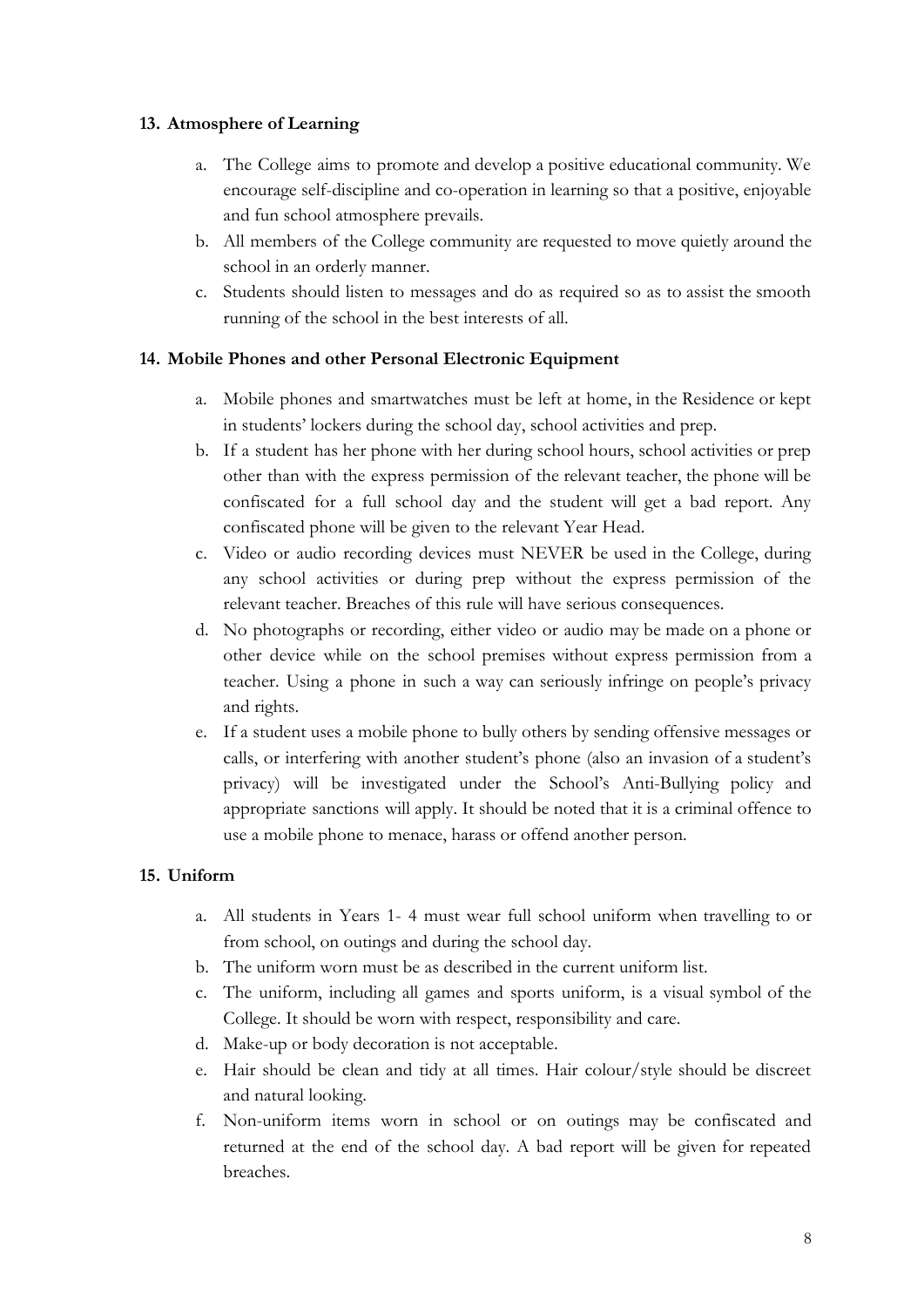- g. Senior students, Years 5 and 6, are not obliged to wear the uniform other than for sports and games but are expected to dress in a manner appropriate to the occasion and task. Personal decorations must be kept to a minimum.
- h. Body piercing, except for the ear lobe, is not acceptable.
- i. All items of uniform and other personal property must be named.

#### **16. Care of the School Environment**

We all expect to work in a pleasant environment, free from litter, graffiti, clutter and damaged property. The whole school community shares a responsibility for maintaining a clean environment conducive to learning.

#### **17. Food and Drink**

- a. Food and drink may only be consumed in the Dining Room or outdoors at the picnic tables.
- b. Food is not to be consumed in the corridors or in the classrooms. Students found eating in undesignated areas may have their food confiscated.
- c. Chewing Gum is not allowed on school premises at any time.

## **18. Litter**

Each person is responsible for clearing up her own litter on the campus. Students who litter will be given cleaning duties around the campus.

## **19. Personal and Public Property**

- a. Students must respect College property and the property of others.
- b. No one may interfere in any way with the belongings of anybody else.
- c. Vandalism and/or theft will not be tolerated. The school will take disciplinary action up to and including suspension and expulsion in cases of theft.

## **20. Lockers**

- a. Every student is supplied with a locker and one padlock.
- b. Each student is responsible for keeping all of her possessions other than hockey bags in the locker and for keeping her locker locked at all times other than when she is accessing it herself. Any belongings left outside the locker will be confiscated and returned at the end of the school day. A bad report will be given for repeated breaches.
- c. Damp and wet gear should not be left in lockers overnight.
- d. A padlock may be cut open on the payment of a fee and the issue of a replacement padlock at Reception.
- e. Lockers may not be accessed between classes; students may only collect necessary books from the lockers before Register Class and during morning and lunch breaks.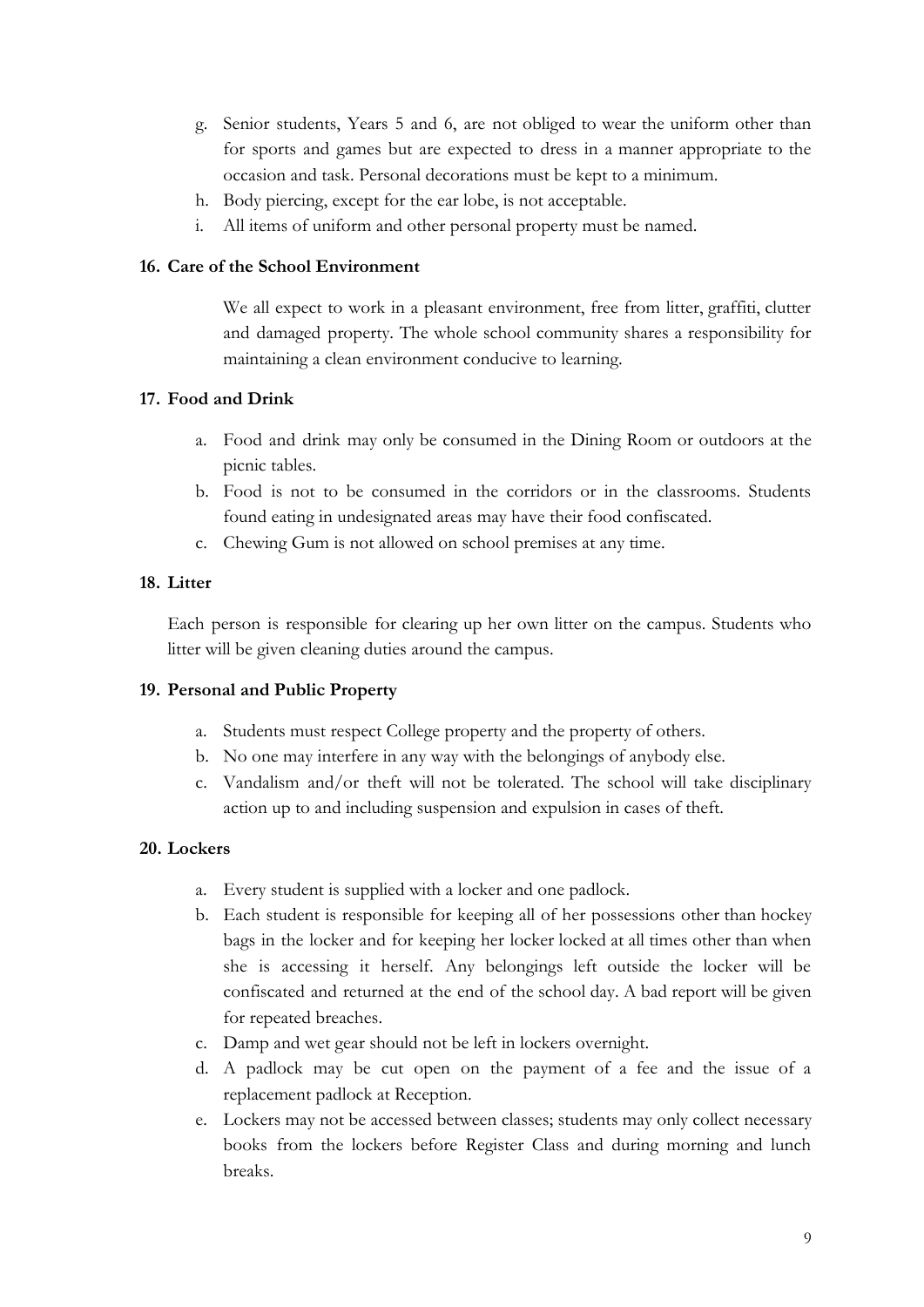- f. Lockers are the property of the College and are to be treated with respect. Students who damage lockers must pay for the cost of the repair or replacement.
- g. At the end of the school year each student should empty her locker and leave it open for inspection.

#### **21. Library, Music, Computer Rooms and All Classrooms**

- a. These are places where reading, study or research takes place.
- b. Students are expected to treat all resource equipment/items with respect and to observe the regulations governing the borrowing of books and of e-mail and internet use.
- c. Food and drink are absolutely forbidden in these rooms and in any of the buildings that are used for teaching.

## **22. Health and Safety**

- a. Notices regarding safety are posted around the College buildings and grounds.
- b. Students should read these regularly and to ensure that they conduct themselves in a manner that does not endanger their own safety or that of others.
- c. Particular attention must be paid to any notices concerning LUAS and road traffic regulations.
- d. Any accident that occurs in College or on a College outing or trip must be reported to the relevant member of staff by the student in full, in writing and endorsed by a parent or guardian.

## **23. Bullying and Harassment**

a. Any form of harassment or bullying of any member of the school community by a student is unacceptable, will be investigated and dealt with by the College in accordance with the Anti-Bullying Policy and may lead to suspension or permanent expulsion from the school.

## **24. Bicycles, Motorcycles and Cars**

- a. For wellbeing, health, and climate crisis mitigation, students are encouraged to walk, cycle or take public transport to school.
- b. Bike parking bays are provided for students who cycle to the College. Bicycles must be locked.
- c. As parking space is limited, a student who drives to school may not bring her car onto the Campus.

## **25. Outings and Tours**

a. This Code of Behaviour also applies to all school outings and tours, whether or not they involve an overnight stay.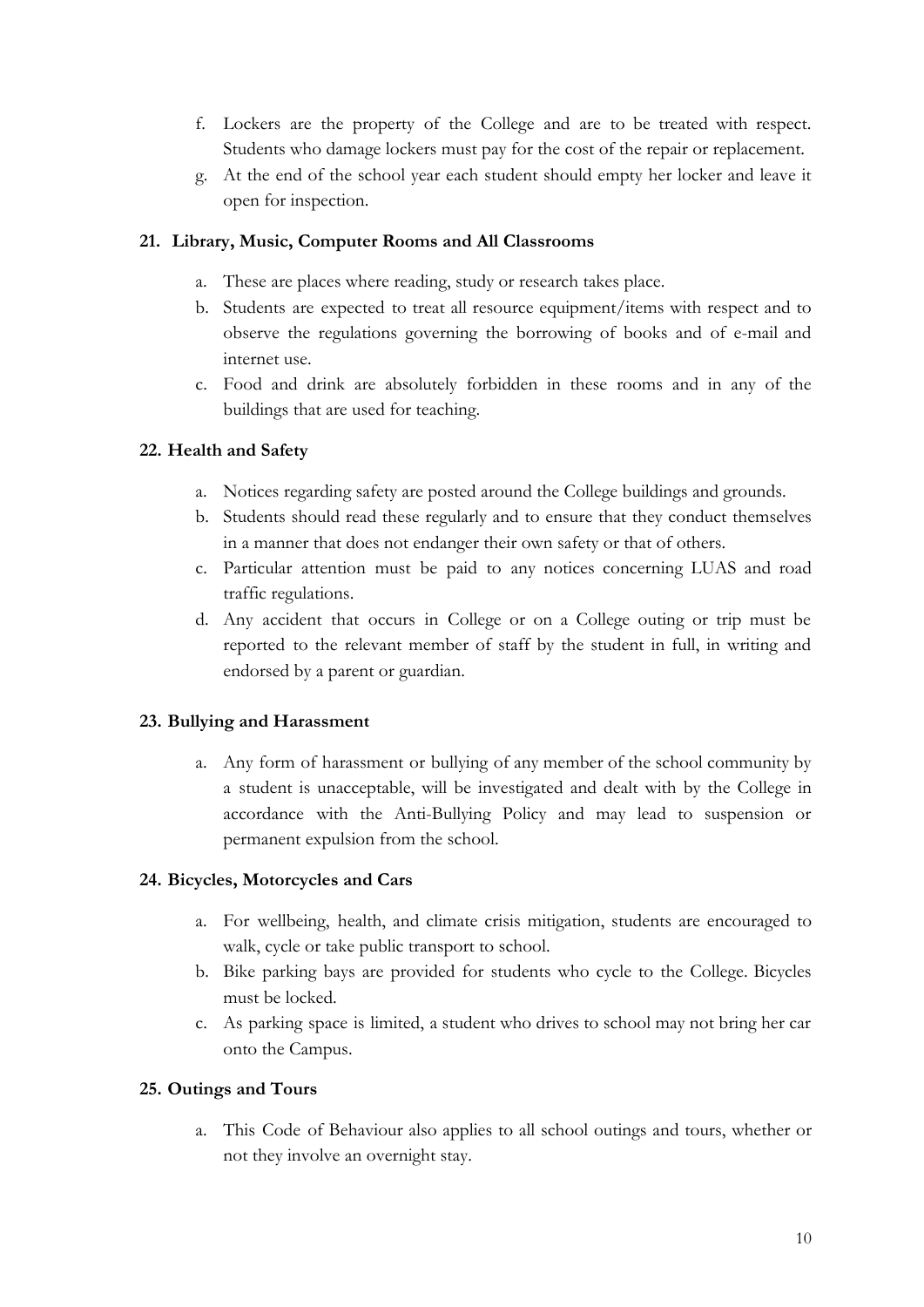- b. Before a student is accepted for a tour, her previous behaviour may be taken into consideration.
- c. Parents or guardians will be notified, in advance, of all tours and both the student and her parents or guardians should sign the appropriate consent form. In this way parents, students and teachers enter into a partnership promoting good and appropriate student behaviour at all times.
- d. Parental consent is not required for outings, sanctioned by the Principal, which take place during the school day.
- e. Representing Alexandra College is an honour and brings responsibilities. Students representing the College must adhere to the College's Code of Behaviour at all times.

#### **26. Substance Abuse**

- a. No student is permitted to smoke or vape while:
	- i. on the campus;
	- ii. in the school environs;
	- iii. wearing the school uniform; or
	- iv. she is together with a group of students who are recognisable as a group of students of the College.

If any student breaches this provision, she will get detention for a first offence and suspension for any subsequent offences.

b. The possession, use, consumption, sharing or sale of alcohol or non-prescribed drugs or vaping equipment is forbidden at all times. Students are not permitted to be on school premises or attend any school activity while under the influence of alcohol and/or illegal drugs. The school will take disciplinary action up to and including expulsion for breaches of this provision. The school will inform the Gardaí as appropriate.

## **27. Commendations**

Alexandra College promotes co-operation amongst students, parents and teachers; and positively acknowledges responsible behaviour by students.

- a. Each Form and each year group in Residence House has a Report Book, which is carefully monitored by the tutor or Prep Co-ordinator. In it Good Reports are recorded in writing. Good Reports are given to those students who, in the opinion of the teachers, merit commendation.
- b. Students who get three Good Reports in one half-year receive a Letter of Commendation.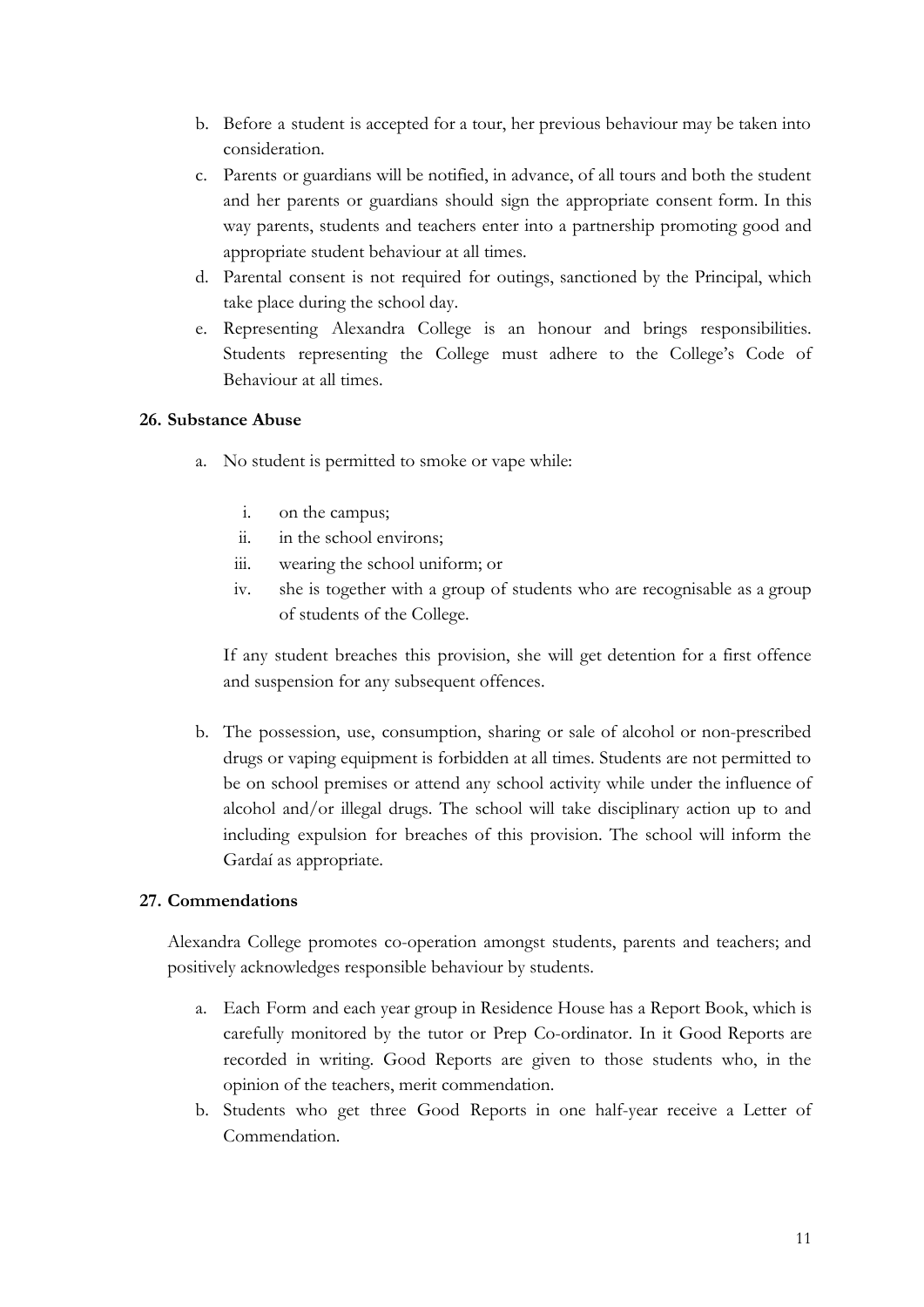#### **28. Sanctions**

The focus of our procedures of investigation and sanction is to promote and sustain a positive, inclusive, enjoyable and safe community of learning.

The relevant teacher(s) for investigating and dealing with unacceptable behaviour are in ascending order:

Subject Teachers Form Tutors Year Heads Deputy Principal Senior Teacher Committee Principal

If a student is in breach of one of the norms of behaviour set out in this Code of Behaviour appropriate sanctions may be imposed by the school. Teachers and the Principal may exercise discretion and professional judgement to decide on the appropriate sanction, if any, in the circumstances. Any disciplinary action is a private matter, as between the school, the student and the student's parents.

If it is determined that a student has breached this Code of Behaviour she will be asked to explain to the relevant teacher, orally or in writing, the rule she has breached, to describe what effect this breach has had on herself and on other members of the school community, and how she could act differently in the future to avoid being in breach of the rule. This is done to develop the student's sense of agency, responsibility, sensitivity and consideration for others and to assist her in upholding acceptable norms of behaviour in the future.

#### **Stage 1**

- 1. Any teacher may issue a Bad Report for minor breaches of discipline e.g., chewing gum, chatting in class, forgetting books/homework/materials, late arrival to class.
- 2. These Bad Reports are communicated to the student and recorded in writing in the Report Book, which is monitored closely by the Form Tutor.
- 3. Teachers have discretion to impose other sanctions which may include community service or another task appropriate to the behaviour so as to resolve the matter in a positive way and in line with the ethos and values of the school.

## **Stage 2**

1. A student who receives three Bad Reports in one half-year (either from August to end December or from January to end of summer term) will have to attend Detention.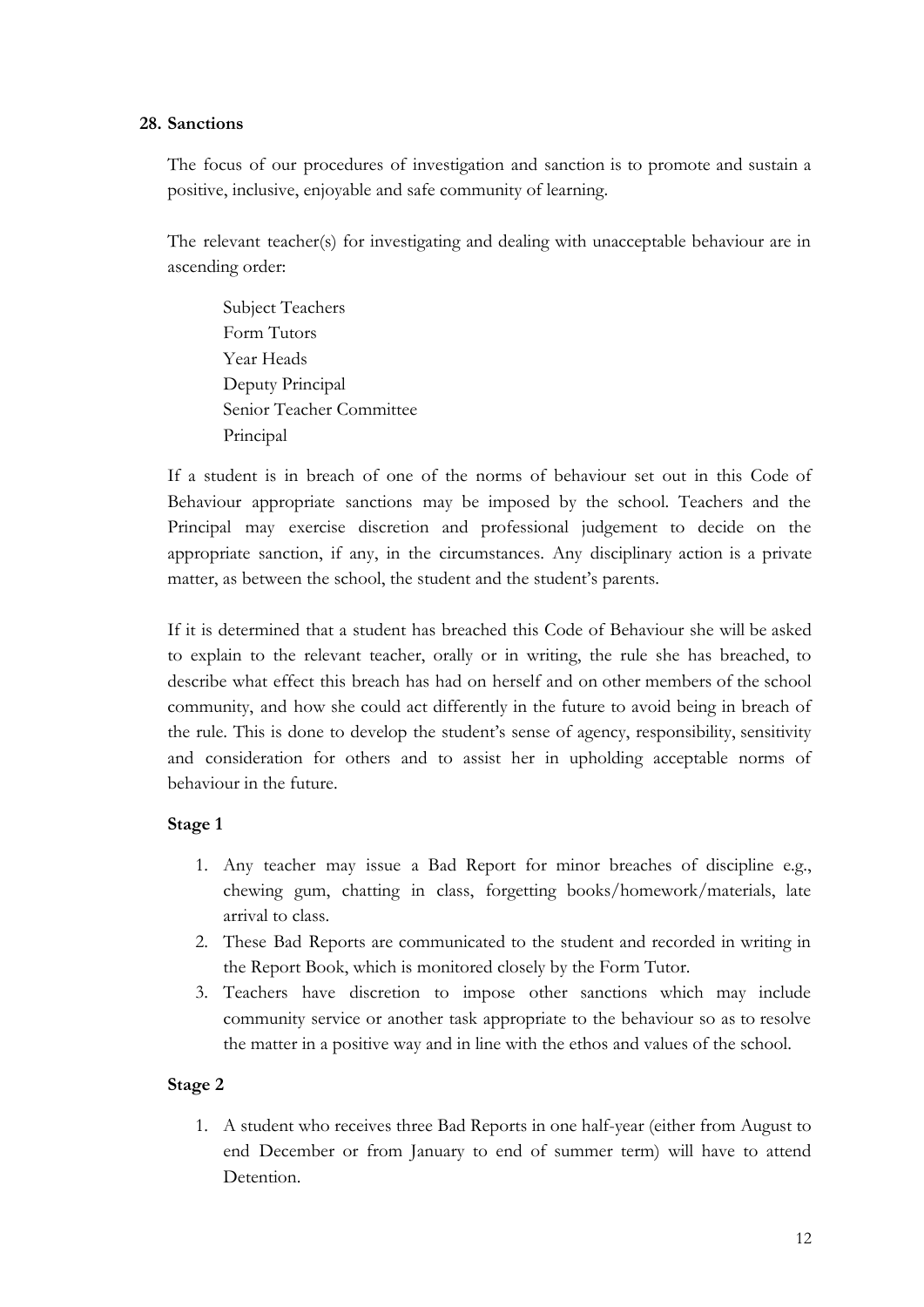- 2. A detention may be issued by any teacher for a more serious breach of the Code of Behaviour e.g., extreme rudeness, aggression, unexplained absence from a whole class, persistent disruption of class or where the Form Tutor or Year Head thinks it appropriate.
- 3. Detention takes place on a Wednesday afternoon from 4pm to 6pm. Students will be assigned work, which may include community service.
- 4. The Year Head, Head of Residence, Deputy Principal or Principal may impose other sanctions for specific offences which may include being asked to perform community service or another task appropriate to the behaviour so as to resolve the matter in a positive way and in line with the ethos and values of the school.
- 5. Parents are advised when Stage 2 sanctions are being imposed.

## **Stage 3: Report Cards**

- 1. If after the detention the negative behaviour continues, the student concerned may be requested to meet with her Year Head and/or the Deputy Principal. The Year Head will issue a Weekly Behaviour Report Card to the student concerned with the aim of building habits of appropriate behaviour.
- 2. The student's parents will be kept informed. Parents may be required to meet with the Year Head and Deputy Principal.
- 3. Students may still accumulate Bad Reports while on a Report Card and further Detentions will be issued in the normal manner.
- 4. Where students receive three detentions in one half year, they will automatically proceed to Stage Four.

## **Behavioural Contract**

- 1. A Behavioural Contract may be drawn up between the Year Head/Student/Parents with the aim of correcting the unacceptable behaviour. (See Appendix A – Sample Behavioural Contract)
- 2. Where there is no apparent improvement in behaviour, further Report Cards may be issued or the student may be suspended in accordance with Stage 4.

#### **Stage 4: Suspension or Other Serious Sanction**

- 1. Three Detentions in one half year or continued persistent breaches of this Code may lead to a suspension.
- 2. A single incident of serious misconduct may be grounds for suspension. If a serious breach of the school's Code of Behaviour is alleged, the matter may be referred to the Principal or the Deputy-Principal, Year-Head or Senior Teacher Committee, as the Principal deems appropriate who will investigate the incident with respect for the privacy of all.
- 3. If the Principal deems it appropriate and depending on the seriousness of the alleged breach, the student's parents will be informed that an investigation is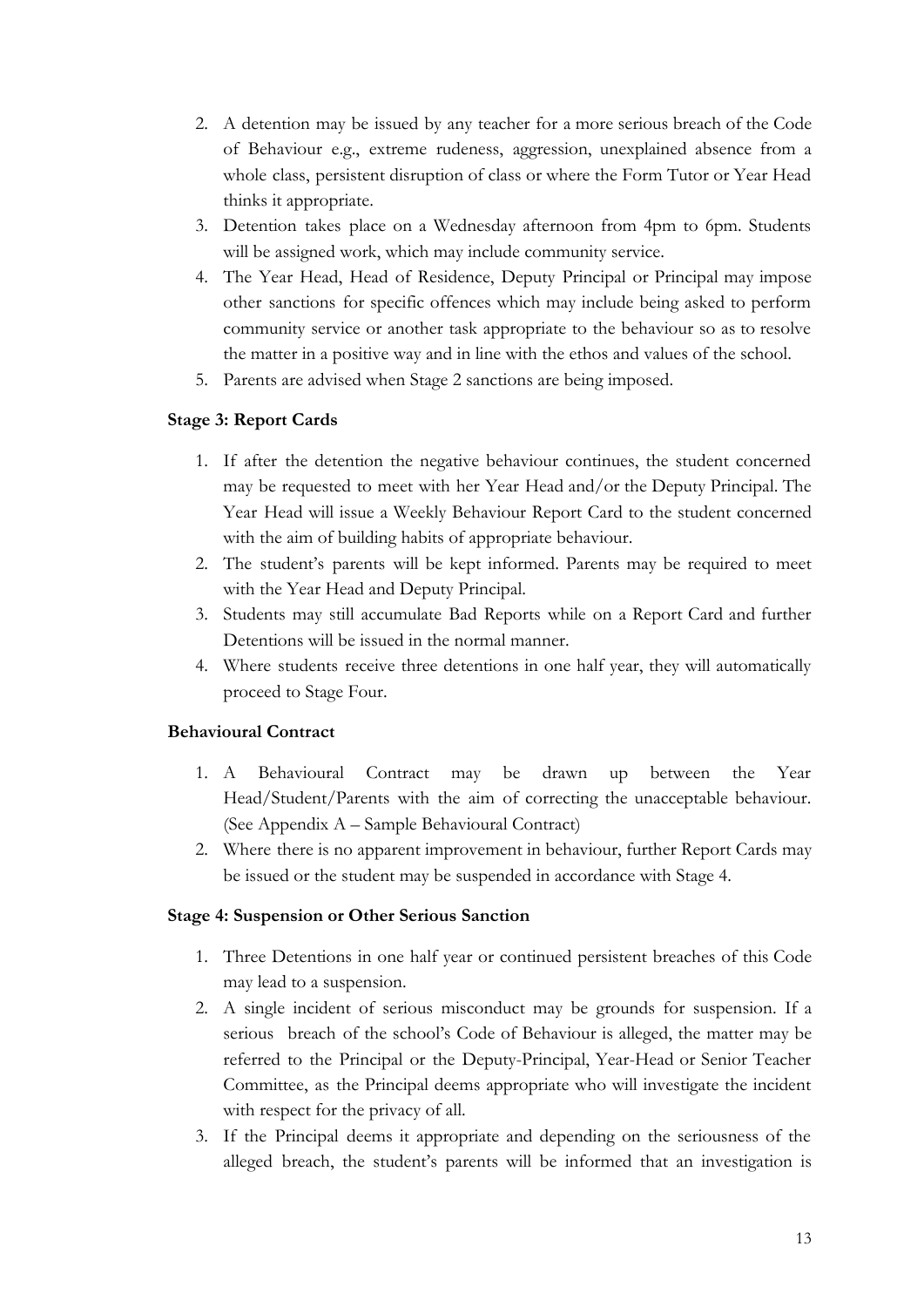taking place and that it could result in suspension or other serious sanction; be given details of the allegation; and be given an opportunity to respond before any decision is taken. Parents and students are required to co-operate with any investigation.

- 4. If the investigating teacher or teachers determine that a serious breach of this Code of Behaviour has occurred, the student's parents will be informed and the actions being taken explained by reference to the school policy.
- 5. The Principal may impose such sanction as she deems appropriate and proportionate including a suspension and will inform the Board of Management of the matter.
- 6. On the student's return from suspension, the school may set behavioural goals with the student and her parents.
- 7. Internal suspension will be imposed where a student prevents her class or prep group from being taught or from studying due to disruptive behaviour. Internal suspension for a specified period may be imposed by the Deputy Principal or Principal.

#### **Stage 5: Expulsion**

- 1. If unacceptable behaviour continues despite efforts to support improvement or if a student is alleged to have been involved in a particularly serious breach of the Code of Behaviour, or a criminal act which involves the Gardaí, the Principal will investigate the incident with respect for the privacy of all.
- 2. The student's parents will be informed that an investigation is taking place, and that it could result in expulsion; be given details of the allegation; and be given an opportunity to respond before any decision is taken. The investigation process and decision-making process will be explained to the parents and to the students by reference to school policy. Parents and students are required to co-operate with any investigation.
- 3. The Principal may at her discretion suspend the student pending the outcome of the investigation.
- 4. If the Principal determines that a very serious breach of this Code of Behaviour has occurred, the matter will be referred to the Board of Management with the Principal's recommendations. The Deputy Principal, where it is not appropriate for the Principal to do so, also has the right to recommend sanctions including expulsion to the Board of Management.
- 5. The student and the student's parents will be informed that the Board of Management is being asked to consider expulsion and the process will be explained to them and to the student by reference to the school policy.
- 6. The Principal will: ensure that the parents have records of the allegations against the student and written notice of the grounds on which the Board of Management is being asked to consider expulsion; provide the Board of Management with the same comprehensive records as are given to parents; notify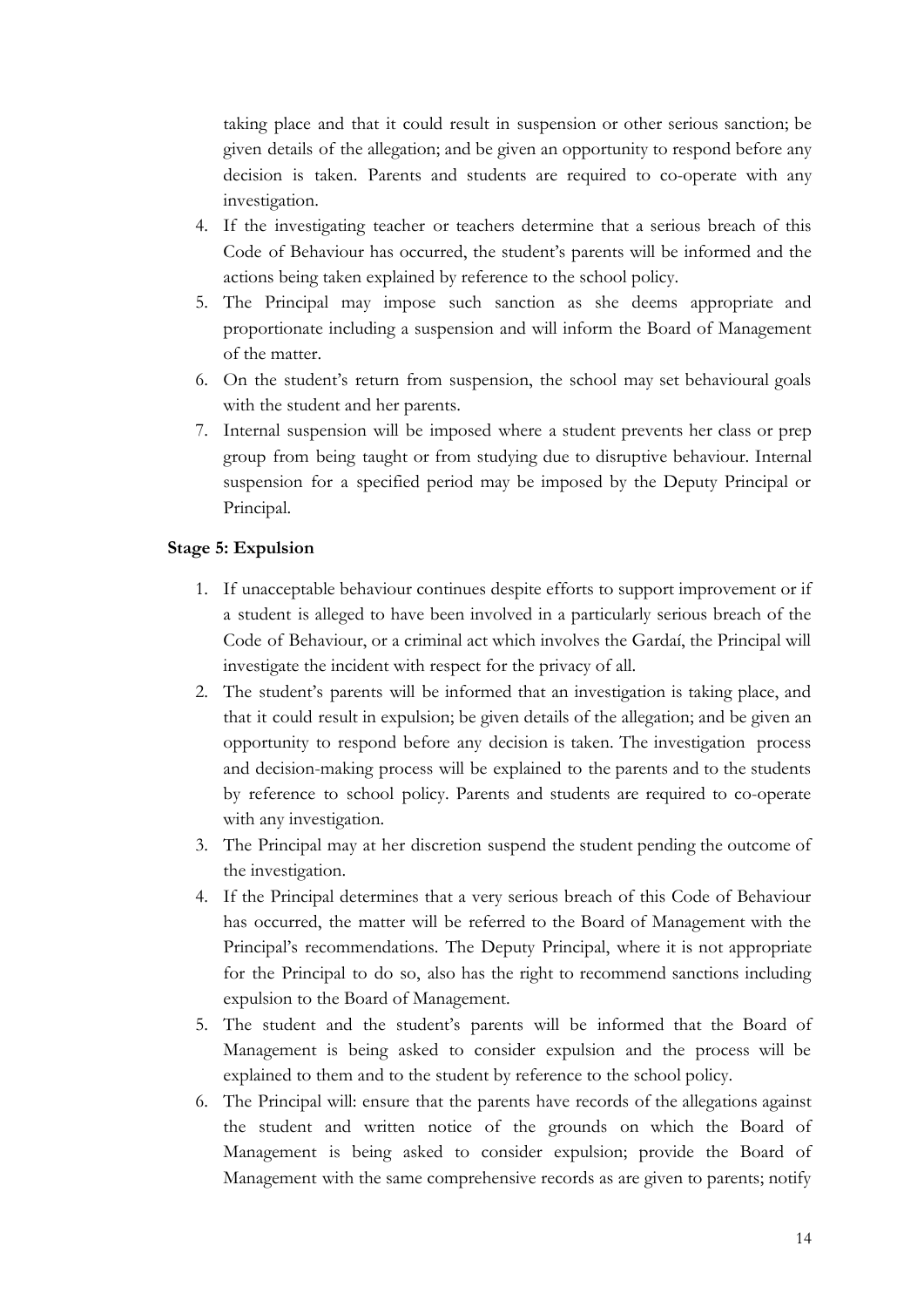the parents in good time of the date of the hearing by the Board of Management and invite them to that hearing; advise the parents that they can make a written and oral submission to the Board of Management.

- 7. The Board will hear the case as presented by the Principal and the sanctions recommended and the parents or student's response. Each party will be allowed time to question the evidence of the other party directly. The parents may make their case for lessening the sanction. Fair and reasonable time will be given to parents and the student before being asked to appear before the Board.
- 8. Having heard from all the parties, the Board will decide whether the allegation is substantiated.
- 9. The Board should inform the parents in writing about its conclusions and the next steps in the process. The Board may impose such sanction as it deems appropriate and proportionate including suspending the student for a longer period of time (more than three days) or in extreme cases of unacceptable behaviour, expelling the student.
- 10. Where expulsion is proposed, the parents will be told that the Board of Management will inform the Educational Welfare Officer.
- 11. The Board reserves the right to suspend a student in the interest of the health and safety of students and staff pending implementation of a decision to expel.
- 12. The Board reserves the right to expel a pupil in the interest of the health and safety of students and staff. Parents have the legal right under the 1998 Education Act to pursue a "Section 29" Appeal.
- **29.** Depending on the seriousness of the breach, any one or more of the above stages may be bypassed, bringing a student directly to Stage Four or Five of the school's discipline procedure.

#### **30. Implementation and Compliance:**

- a. Each student is expected to do her best to observe these standards of behaviour outlined in the Code of Behaviour.
- b. Parents or guardians should encourage students to uphold these standards of behaviour.
- c. The full co-operation of parents or guardians is expected if they are contacted by the College on a disciplinary matter.
- d. All members of the College staff will monitor the implementation of the Code of Behaviour.

#### **31. Policy Development and Availability:**

Policy relating to the Code of Behaviour will be developed in consultation with students through the Staff/Student Council, with parents through the Alexandra College Association and with teachers through staff meetings.

The Principal is responsible for ensuring the availability of the Code of Behaviour to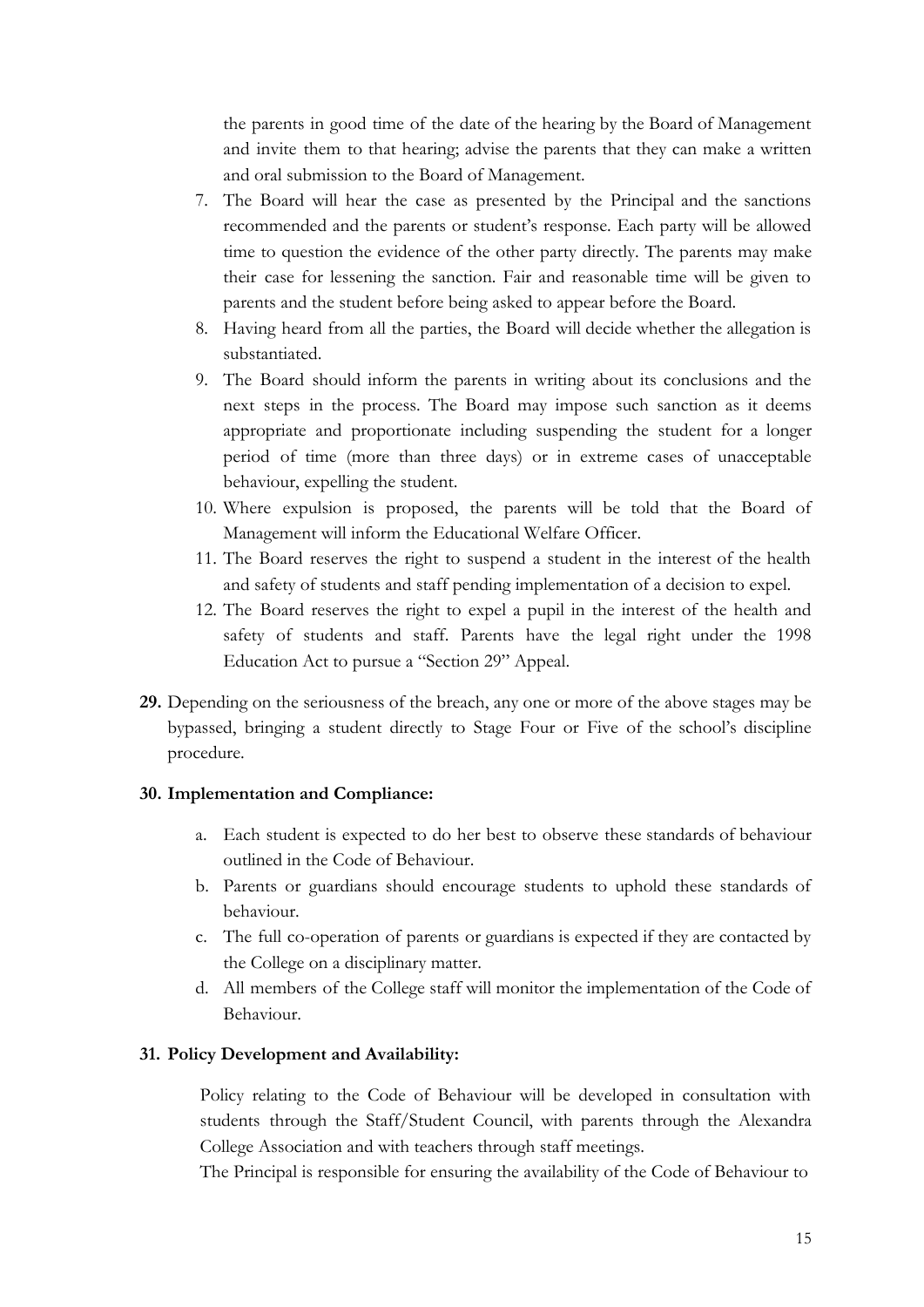parents or guardians and students. This policy will be made available to school personnel, published on the school website and provided to ACA, the Parent/Teacher Association.

#### **32. Success Criteria**

- a. Teaching and learning proceed unhindered by unacceptable behaviour.
- b. Letters of Commendation outnumber the letters notifying Detention.
- c. A decline in the number of students attending Detention.

#### **33. Review and Evaluation**

There will be a full review of the Code of Behaviour every three years. More frequent reviews may take place as required.

#### **34. Legislation/equality proofing**

An appropriate person who has expertise in this area must approve the draft of the Code of Behaviour and any subsequent additions, amendments or alterations. These will be submitted to the Board of Management for final approval. Any amendments will become part of the Code of Behaviour, and will be notified to parents.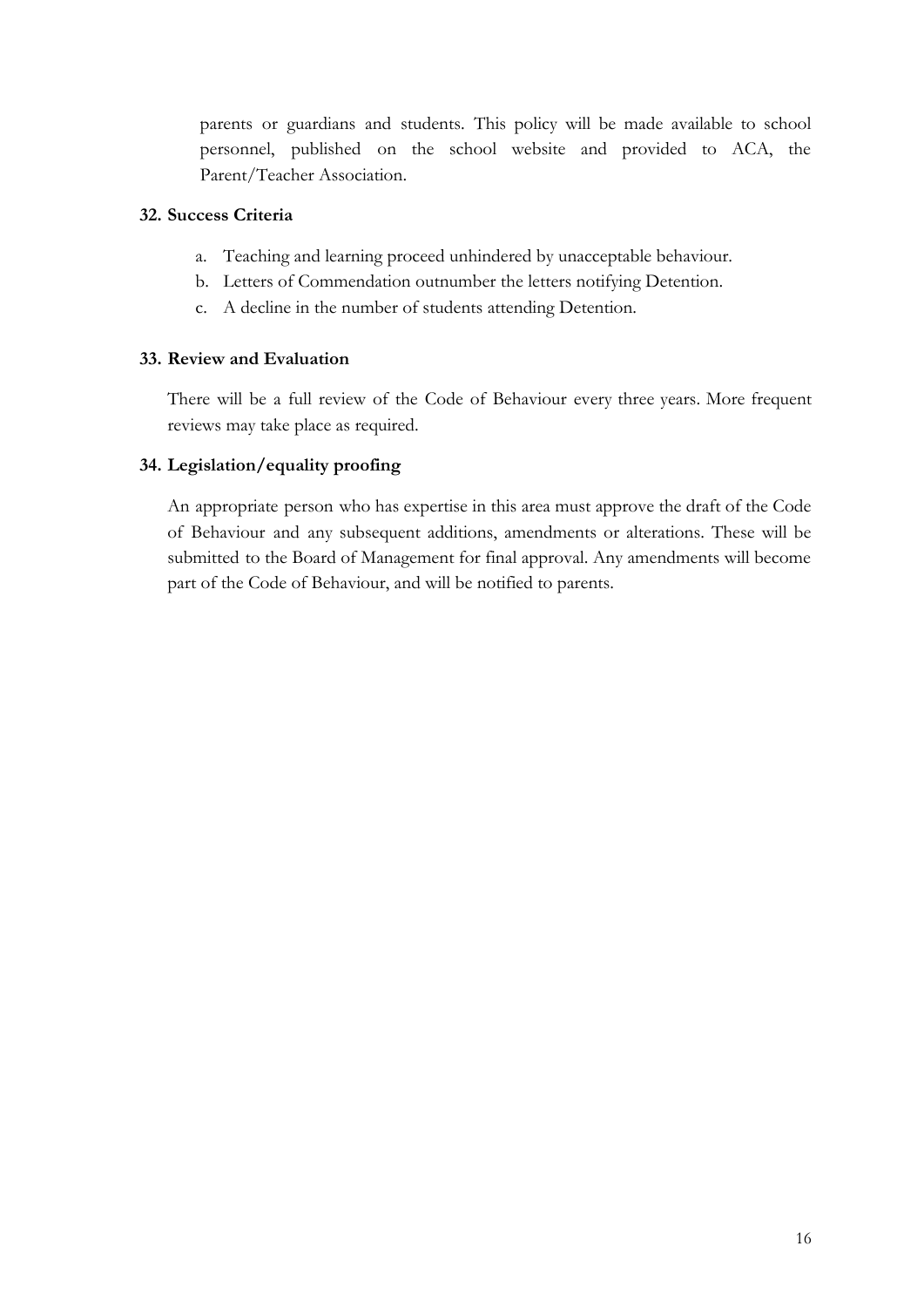#### Appendix A



## **Template for Behavioural Contract**

1. What areas of your behaviour have improved over the last week?

2. What areas of behaviour did you need to improve – i.e., what behaviour resulted in you being given bad reports and detentions in the past?

3. What have you learnt about your behaviour and the behaviour that teachers expect from you in the classroom, in school and when representing the school?

4. What are you going to do to make sure that you will not repeat your unacceptable behaviour?

Student signature: Parent/Guardian signature:

Year Head signature:

Date:

Appendix B